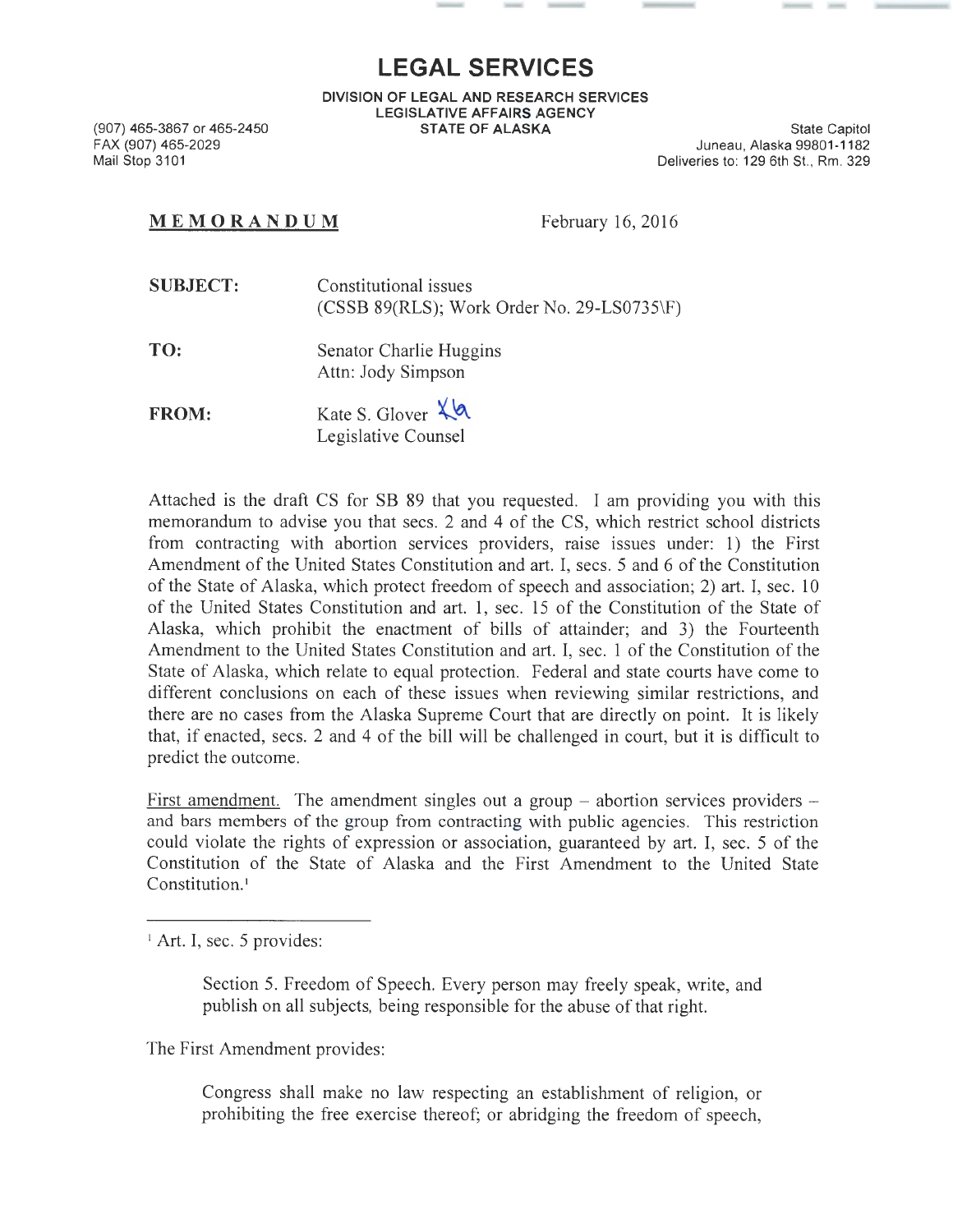In determining whether a law burdens freedom of expression, a court will examine the reason for the law, and whether it is neutral and of general application. 2 As the United States Supreme Court observed, "To determine the object of a law, we must begin with its text, for the minimum requirement of neutrality is that a law not discriminate on its face." *Church of the Lukumi Babalu Aye, Inc. v. City of Hialeah,* 508 U.S. 520, 533 (1993). In this case, the law discriminates on its face in that it directly identifies certain people to bar from contracting.

Affiliation or expression discrimination can be a violation of the First Amendment. In *Board of County Commissioners of Waubaunsee Co. v. Umbehr,* 518 U.S. 668, 686 (1996), the United States Supreme Court found that a contractor had the right not to have a contract terminated for exercise of his First Amendment rights.<sup>3</sup> However, being an abortion provider or associated with a provider may not qualify as expressive conduct for the purpose of determining whether the law burdens First Amendment rights. In *Planned Parenthood of Kan.* & *Mid-Mo. v. Moser,* 747 F.3d 814, 838 - 40 (lOth Cir. 2014), the 1Oth Circuit Court of Appeals rejected a claim that state denial of funding to an organization because the organization provided abortions constituted unconstitutional punishment for exercise of free speech and associational rights:

Under the "modern unconstitutional conditions doctrine . . . the government may not deny a benefit to a person on a basis that infringes his constitutionally protected freedom of speech even if he has no entitlement to that benefit." *Bd. ofCnty. Comm'rs v. Umbehr, [supra* at] 674 ... [T]he doctrine has been applied when the condition acts prospectively in statutes or regulations that limit a government-provided benefit—typically a subsidy or tax break—to those who refrain from or engage in certain expression or association. *See, e.g. , FCC v. League of Women Voters,* 468 U.S. 364, 366 (1984) (federal statute that forbids recipients of publicbroadcasting subsidy from "engag[ing] in editorializing" *Speiser v. Randall*, 357 U.S. 513, 515 (1958) (state constitutional provision and

or of the press; or the right of the people peaceably to assemble, and to petition the government for a redress of grievances.

<sup>2</sup>*Swanner v. Anchorage Equal Rights Com'n,* 874 P. 2d 274, 279 (Alaska 1994); *cert. denied* 513 U.S. 979 (1994).

<sup>3</sup> The case involved a trash hauling contractor whose contract was terminated in retaliation for the contractor's public complaints about the county commission and the costs of various government services. *ld. Compare State v. ACLU,* 978 P.2d 597, 619 (Alaska 1999) (a measure that limits persons in a profession from participating in campaigns -- in this case lobbying -- must be narrowly tailored to avoid an undue burden on expressive activity).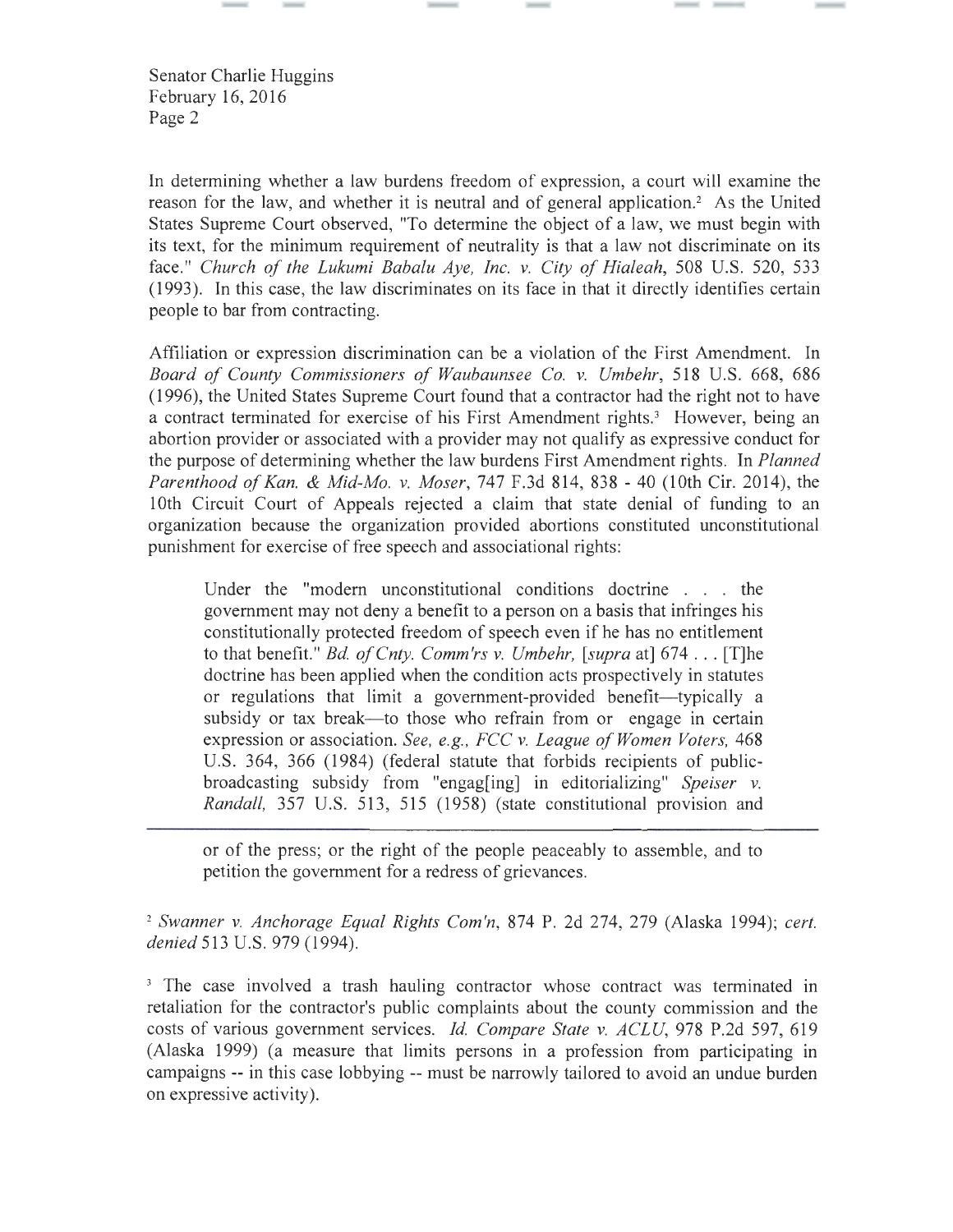> effectuating statute that grant tax exemption only to veterans who pledge not to advocate overthrowing the government). These cases recognize that the government ordinarily can impose conditions on the receipt of government funding, but that conditioning a benefit on someone's speech or association achieves an effect similar to direct regulation of the speech or association. *See Rumsfeld v. Forum for Academic* & *Institutional Rights,* 547 U.S. 47, 59 (2006). These cases have addressed only conditions *explicitly* imposed by the law.

> [T]he unconstitutional-conditions doctrine has been applied when the condition acts retrospectively in a *discretionary* executive action that terminates a government-provided benefit—typically public employment, a government contract, or eligibility for either- in retaliation for prior protected speech or association. *See, e.g. , Umbehr,* 518 U.S. at 671 , 116 S.Ct. 2342 (termination of independent contractor by county officials in retaliation for contractor's criticism of county board); *Perry,* 408 U.S. at 597, 92 S.Ct. 2694 (nomenewal of professor's contract with state university by board of regents in retaliation for his criticizing the board). In these cases, the government official's action has not been compelled by a statute or regulation; rather, the challenged action is one that would be within the official's discretion if it were not taken in retaliation for the exercise of a constitutional right. Thus, these cases necessarily examine the official's motive for taking the action; the challenge will be rejected unless retaliation against the protected conduct was "a substantial or motivating factor" for taking the action and the official would not "have taken the same action . . . in the absence of the protected conduct." *Umbehr,* 518 U.S. at 675.[4<sup>1</sup>

In *Planned Parenthood of Kansas* & *Mid-Missouri,* the plaintiff could have altered its activities to qualify for the grant for providing women's health services, and the law did not itself limit expressive conduct. The 1Oth Circuit further noted that the legislative motive for the exclusion was not a proper subject of inquiry.<sup>5</sup>

It is not clear whether the Alaska Supreme Court would rule similarly. It is also not clear whether the application of the law to participation of individuals with respect to providing instruction and literature sweeps too broadly. 6

<sup>6</sup>*Compare Alaskans for a Common Language vs. Kritz,* 170 P.3d 183, 200 (Alaska 2007) (provision of "English only" law that affected not only official government speech, which

<sup>4</sup>*Planned Parenthood of Kansas* & *Mid-Missouri v. Moser,* 747 F.3d 814, 838- 39 (lOth Cir. 2014) (some quotations, citations, parallel citations omitted; emphasis in original).

*<sup>5</sup> ld.* at 842- 43.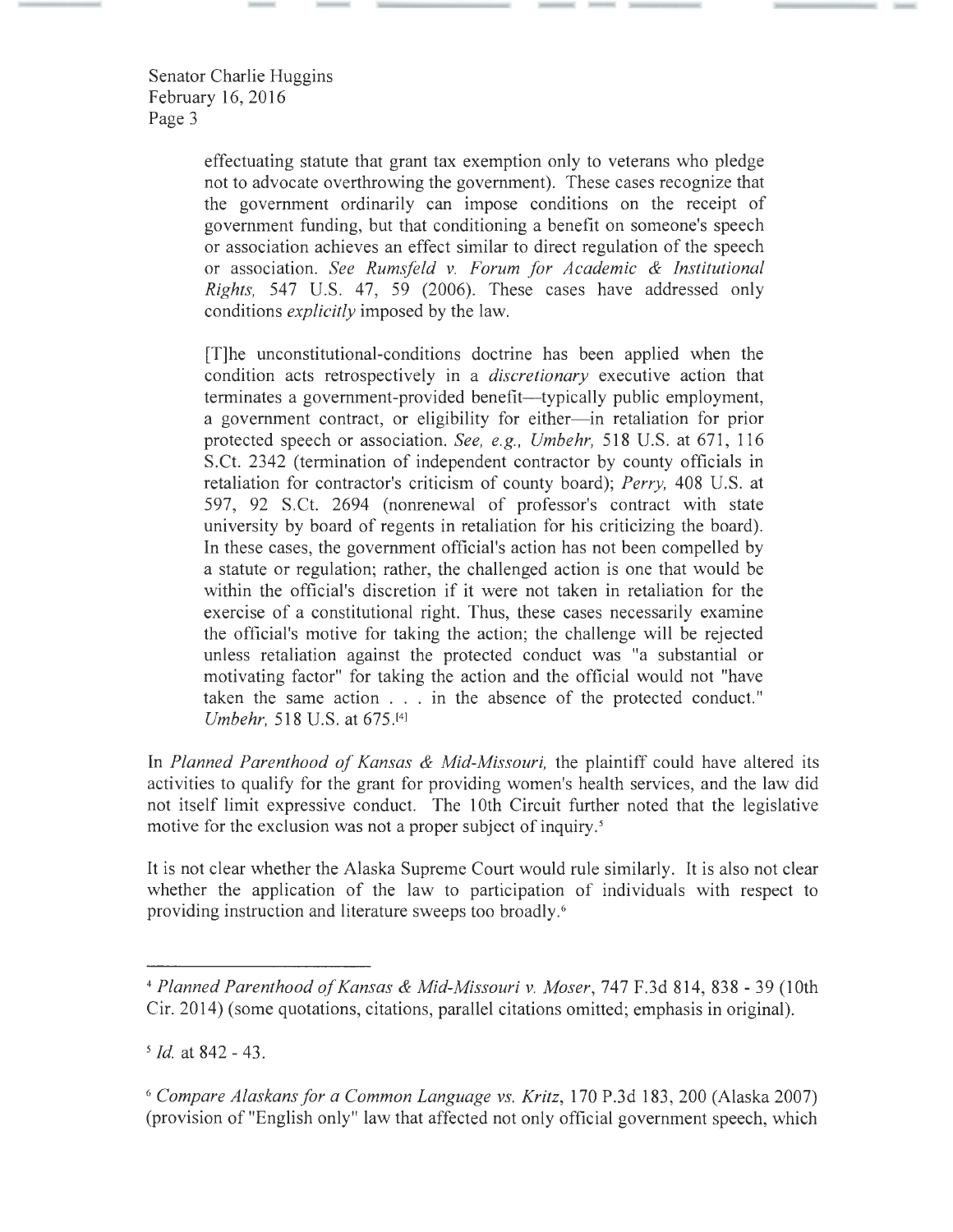Bill of attainder. In at least one case, Planned Parenthood has successfully challenged legislation prohibiting abortion services providers from receiving any state funding as a bill of attainder. Art. 1, sec. 10 of the United States Constitution and art. 1 sec. 15 of the Constitution of the State of Alaska prohibit the enactment of bills of attainder. "To constitute a bill of attainder, the statute must (1) specify affected persons, (2) impose punishment, and (3) fail to provide for a judicial trial. "7 The primary question in this case would likely be whether the bill "imposes punishment." "To rise to the level of 'punishment' under the Bill of Attainder Clause, harm must fall within the traditional meaning of legislative punishment, fail to further a nonpunitive purpose, or be based on a [legislative] intent to punish."<sup>8</sup> For that reason, it is important to specify a nonpunitive purpose for the bill.

Equal protection. The draft bill also implicates the equal protection clauses of the United States Constitution and the Constitution of the State of Alaska because it singles out employees and representatives of abortion services providers for differential treatment.

The Alaska Supreme Court applies a sliding scale test to reviewing challenges under the equal protection clause. The Court must: (1) determine the weight of the individual interest impaired by the classification; (2) examine the importance of the purposes underlying the government's action; and (3) evaluate the means employed to further those goals to determine the closeness of the means-to-end fit.<sup>9</sup> The greater the weight of the

can be regulated, but that of private citizens and government employees swept too broadly to survive scrutiny).

<sup>7</sup>*Planned Parenthood of Central N. Carol. v. Cansler,* 804 F. Supp. 2d 482, 495 (M.D. N.C. 2011) (quoting *Planned Parenthood of Mid-Mo. and* E. *Kansas v. Dempsey,* 167 F.3d 458, 465 (8th Cir. 1999)). The statute at issue in *Cansler* specifically targets Planned Parenthood and its affiliates. The draft bill does not name Planned Parenthood, but by singling out "abortion services providers," it targets "a narrow class of persons...."  $Id$ .

<sup>8</sup>*Dempsey,* 167 F.3d at 465 (citing *Selective Serv. Sys. v. Minn. Pub. Int. Research Group*, 468 U.S. 841, 852 (1984)).

<sup>9</sup>*Malabed v. N. Slope Borough;* 70 P.3d 416, 421 (Alaska 2003). The legitimate interest standard applies to economic interests, but, to the extent the draft bill burdens interests in employment, it may merit a stricter degree of scrutiny. In *Malabed,* the Court considered an individual's right to seek and obtain employment to be an "important interest," which required not just a legitimate interest, but an important one "and that the nexus between the enactment and the important interest it serves be close." *Id.* at 421 (quoting *State, Dep'ts of Transp.* & *Labor v. Enserch Alaska Constr. , Inc. ,* 787 P.2d 624, 633 (Alaska 1989)).